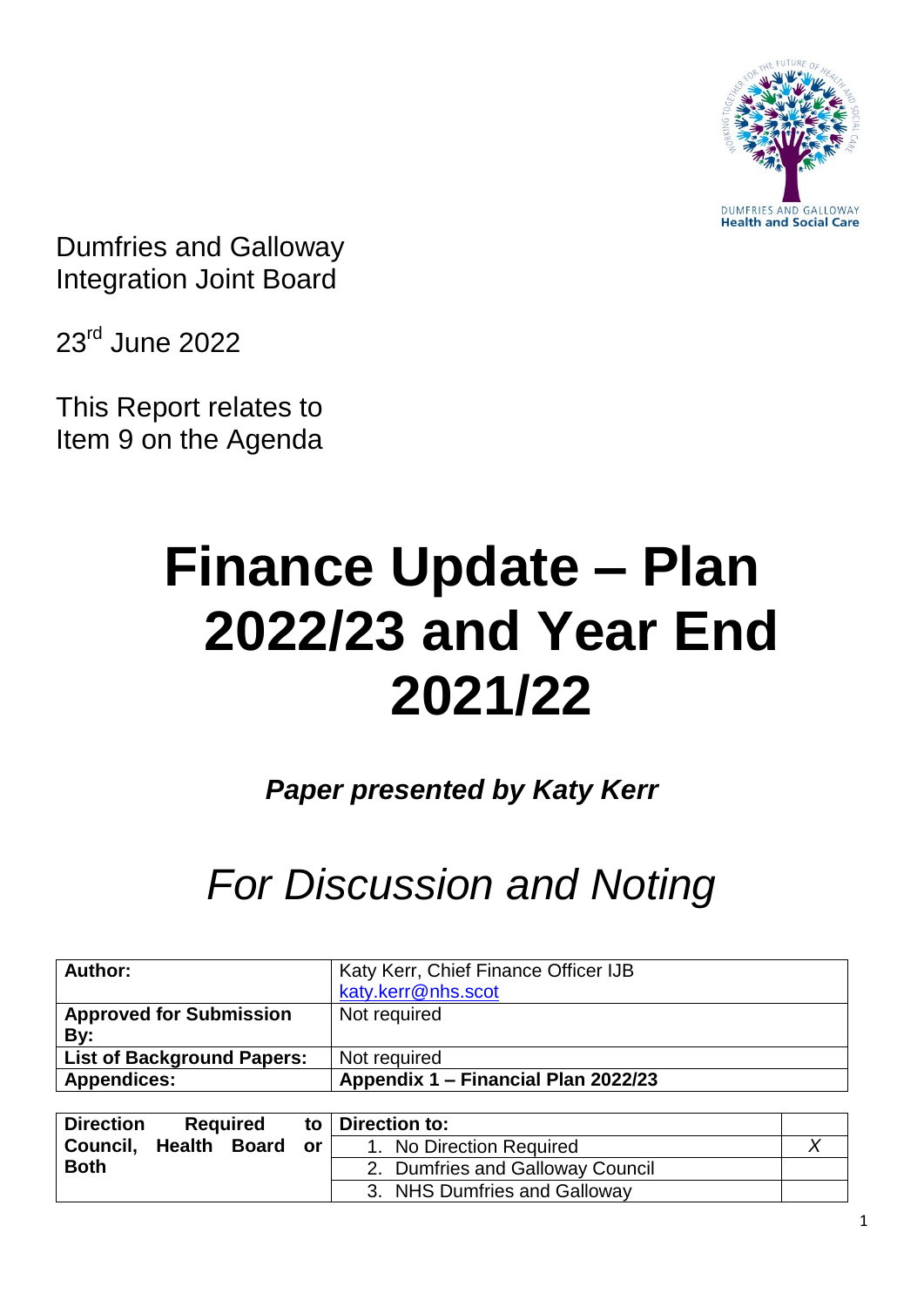| 4. Dumfries and Galloway Council and NHS |
|------------------------------------------|
| <b>Dumfries and Galloway</b>             |

## **1. Introduction**

1.1 This report presents the summary financial performance of the budgets delegated to the Integration Joint Board (IJB) as at end of March 2022 for the financial year 2021/22. It also provides an update on the Financial Plan for 2022/23

#### **2. Recommendations**

# 2.1 **The Integration Joint Board is asked to note:**

- **The draft break-even position for the year as planned.**
- **All numbers are draft subject to external audit scrutiny of the NHS, Council and IJB accounts.**
- **Additional funding was released from the NHS Board to the IJB to off-set the underlying overspends of £12.846m in-year non-recurrently.**
- **The level of IJB ringfenced reserves at 31 March 2022 of £30.8m (£16.41m at 31 March 2021).**
- **The progress on the development of the longer term Financial Plan and Financial Recovery Plan for the IJB.**

#### **3. Background and Main Report**

- 3.1 Background
- 3.2 This consolidated report brings together the financial reporting of all services delegated to the IJB from the NHS and the Council. It presents the draft final position for the IJB as a whole for the year ending 2021/22.
- 3.3 Main Body of the Report
- 3.4 The final position of the IJB reports a break-even position. This has been delivered as per the Integration Scheme, with the NHS Board funding a range of cost pressures and overspends throughout the year and releasing reserves of £12.846m to achieve a balanced position. Scottish Government issued additional funding to NHS Dumfries and Galloway on a non-repayable/non-recurring basis for 2021/22. This has been an extraordinary year due to the Covid-19 pandemic with savings delivery significantly impacted by the pandemic.

*Services Delegated to IJB*

3.5 The position as at the year end shows a break-even position as highlighted in the table below by each of the delegated services: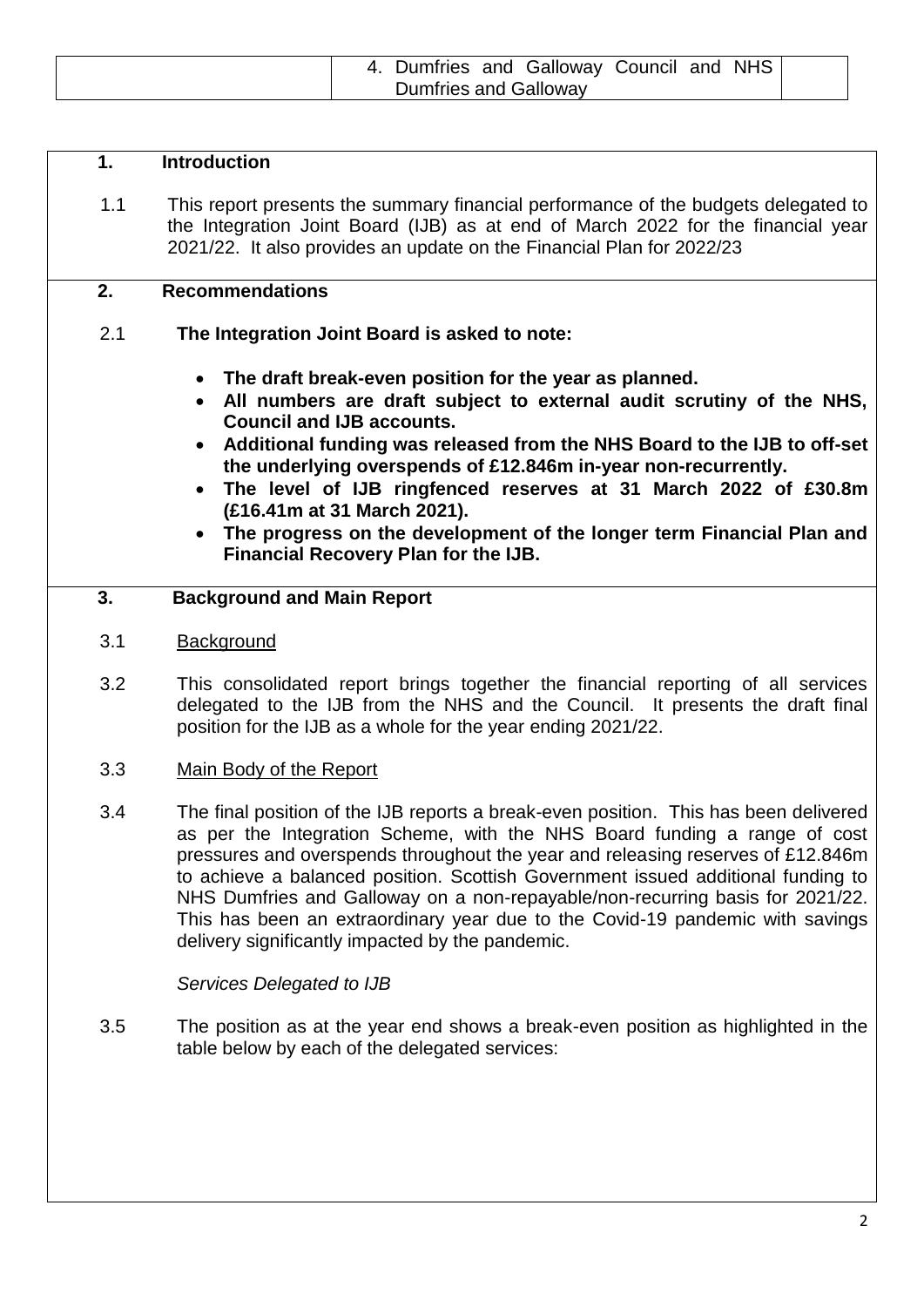| Table 1                                        | 2021/22                | 2021/22                 | 2021/22          |
|------------------------------------------------|------------------------|-------------------------|------------------|
|                                                | <b>Annual</b>          | <b>Actual</b>           | <b>Variance</b>  |
|                                                | <b>Budget</b><br>£000s | <b>Outturn</b><br>£000s | £000s            |
| <b>AREA</b>                                    |                        |                         |                  |
| <b>IJB DELEGATED SERVICES</b>                  |                        |                         |                  |
| <b>Acute and Diagnostics</b>                   | 143,892                | 145,211                 | (1, 319)         |
| <b>Facilities and Clinical Support</b>         | 17,810                 | 18,526                  | (716)            |
| <b>Mental Health Directorate</b>               | 27,109                 | 26,740                  | 369              |
| <b>Community Health and Social Care (NHS)</b>  | 65,901                 | 54,566                  | 1,335            |
| <b>Primary Care Services</b>                   | 53,184                 | 52,817                  | 367              |
| Women's and Children's Directorate             | 25,501                 | 25,544                  | (43)             |
| <b>EHealth</b>                                 | 7,208                  | 6,960                   | 248              |
| <b>Strategic IJB Services</b>                  | 43,986                 | 43,711                  | 275              |
| <b>IJB Unidentified savings</b>                | (15, 841)              | 0                       | (15, 841)        |
| Inflation/Cost Pressure Budgets held centrally | 2,449                  | 0                       | 2,449            |
| Non-recurring, non-repayable funding           | 12,876                 | $\Omega$                | 12,876           |
| <b>Social Work Services</b>                    |                        |                         |                  |
| <b>Children and Families</b>                   | 91                     | 92                      | (1)              |
| <b>Adult Services</b>                          | 16,607                 | 17,009                  | (402)            |
| <b>Older People</b>                            | 20,297                 | 19,487                  | 810              |
| People with Learning Disabilities              | 28,348                 | 28,392                  | (44)             |
| People with Physical Disabilities              | 6,798                  | 6,691                   | 107              |
| People with Mental Health need                 | 2,081                  | 2,709                   | (628)            |
| Adults with addiction/substance mis-use        | 224                    | 224                     | $\Omega$         |
| <b>Strategic Commissioning</b>                 | 2,577                  | 2,419                   | 158              |
| <b>IJB SERVICES TOTAL</b>                      | 461,098                | 461,098                 | $\boldsymbol{0}$ |

- 3.6 Delivery of a balanced position for 2021/22 was achieved, after additional nonrecurrent funding was made available to off-set the overspends across IJB delegated services and significant additional resources from Scottish Government to support the Covid-19 pandemic.
- 3.7 Table 1 summarises the position across the delegated budget and it reflects the position as at Month 12 and indicates areas of over and underspend across all of the operational directorates.
- 3.8 There were a number of movements in the forecast position including increased medical costs, increased vacancies, increased supplies spend, and higher than anticipated energy costs at year end. There were also several year end movements in spend on provisions, recruitment costs and other corporate spend.
- 3.9 The Social Work position was a balanced budget at year end despite an increased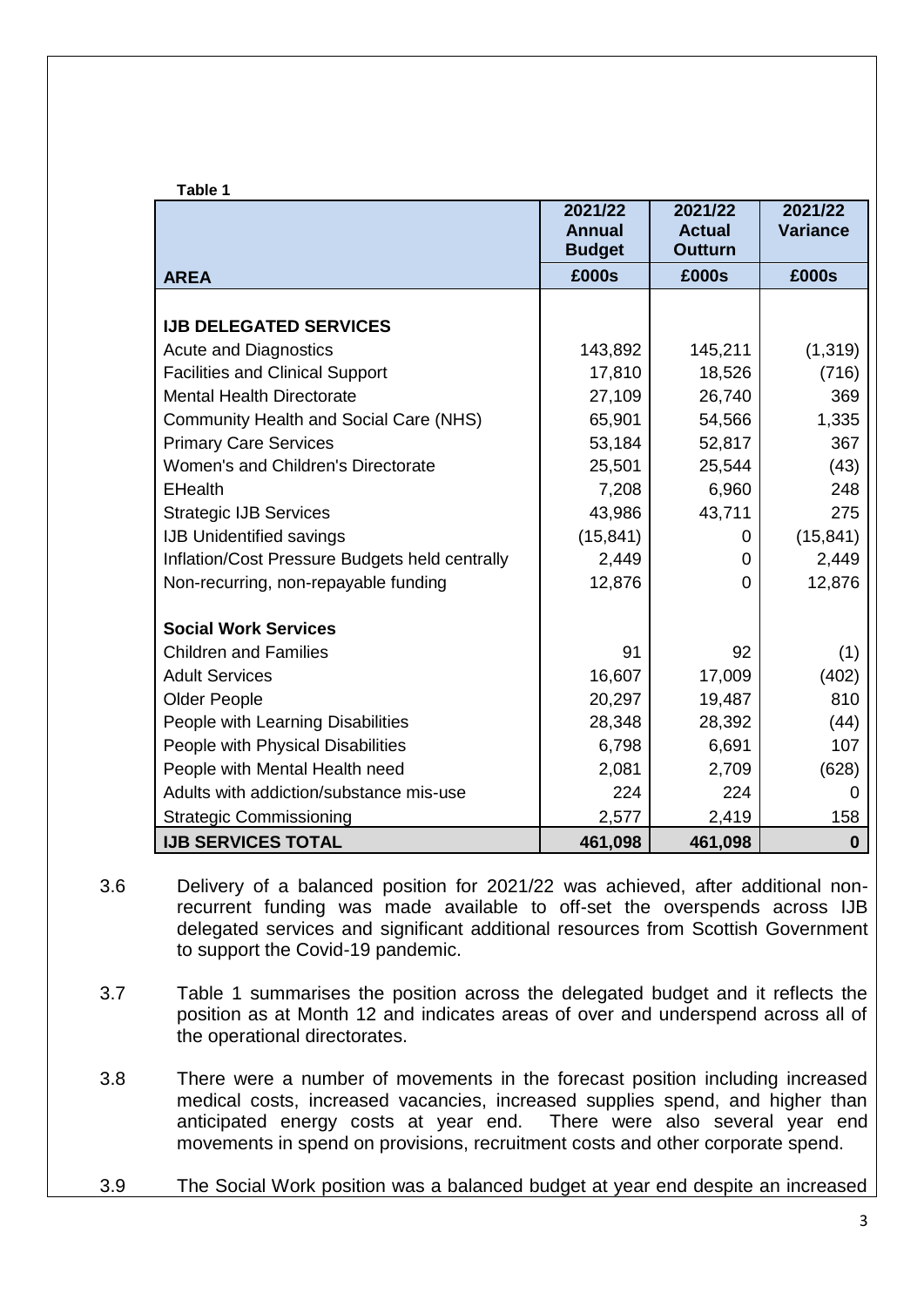use of expensive agency carers and an increase in Mental Health and Learning Difficulties care at home expenditure. This was partially offset by recovery of high balances from Option 1 care recipients and continued reductions in older people care at home availability.

#### *Reserves*

3.10 The IJB carried forward reserves of £16.41m into 2021/22 relating to the balance of the ringfenced allocations received but remain committed but unspent at the 31 March 2021. The level of reserves has increased to £30.8m as set out in Table 2 below. A combination of a slowing of spend on projects during the pandemic and additional resource from Scottish Government to support Covid-19 spend, and Adult Social Care Winter Plans has driven the increase. Any reserve allocated for Covid-19 activity will be the first call for use against Covid-19 costs for 2022/23. These are ringfenced allocations and are fully committed and remain set aside for the purposes they were originally allocated to. The IJB has no general reserves.

|                                           | 2020/21<br>£000s | 2021/22<br>£000s |
|-------------------------------------------|------------------|------------------|
| Integrated Care Fund                      | 288              |                  |
| <b>Primary Care Improvement Fund</b>      | 380              | 2,262            |
| Mental Health Strategy - Action 15        | 253              | 461              |
| Alcohol and Drug Partnerships             | 771              | 1,604            |
| <b>Community Living Change Fund</b>       | 497              | 497              |
| Covid -19 Funding/Local Mobilisation Plan | 7,824            | 16,346           |
| Social Care Fund                          | 2,583            | 1,704            |
| <b>Adult Social Care Winter Planning</b>  | 3,815            | 2,203            |
| Mental Health Recovery & Renewal          |                  | 2,352            |
| Winter Planning Health & Social Care      | 0                | 3,343            |
| <b>Total IJB Reserves</b>                 | 16,411           | 30,772           |

#### **Table 2 – Summary of IJB Reserves**

*Financial Plan 2022/23*

- 3.11 The IJB considered the draft Financial Plan for 2022/23 at its meeting on  $25<sup>th</sup>$  April 2022. There remains a significant in-year financial gap on resources as compared to the funding from Partner bodies. A copy of the paper presented to this meeting is attached at **Appendix 1** for reference.
- 3.12 The plan was approved but agreement reached that further information be brought back to a future meeting on the Financial Recovery Plan and consideration be given to how we can use the directions to influence the overall position.
- 3.13 Whilst there has been no formal reassessment of the position since the April 2022 Board meeting, progress has been made on a range of actions driven through the Director of Finance, the Finance team, and the Financial Recovery Board.
- 3.14 The performance against the approved Financial Plan will continue be formally reassessed throughout the year as in previous years. In addition to the traditional cycle of re-forecasting, the Finance team are undertaking a Day 0 assessment to identify any early indicators of further financial risks that the Board may be exposed to which are outwith the approved Financial Plan. In addition, this piece of work is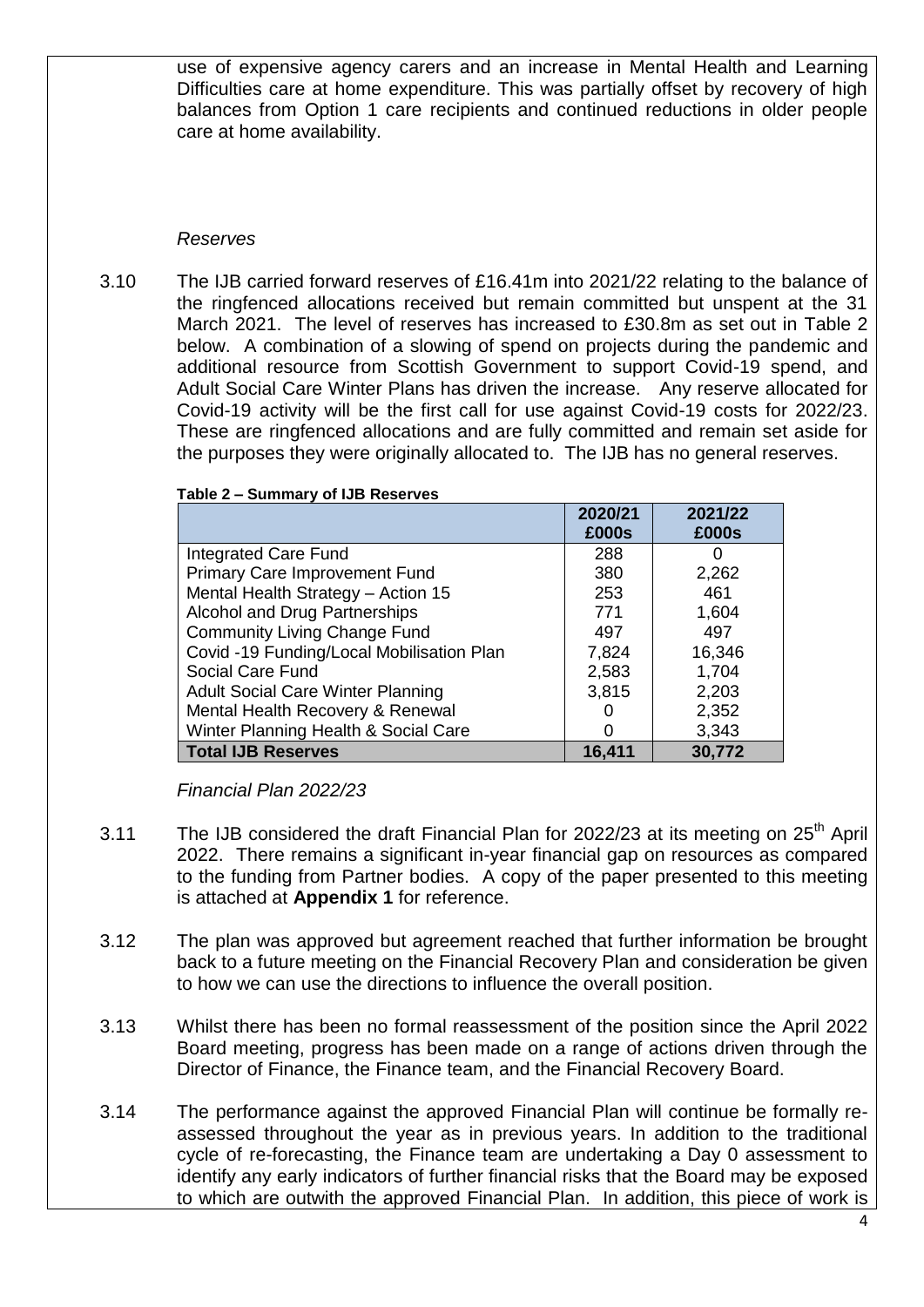being used to populate the pipeline of efficiency schemes and the re-assessment of Covid-19 costs.

3.15 The planned reviews and when they will be presented to Board are set out below:

**Table 3**

| Forecast | Day 0<br><b>Assessment</b> | O1<br><b>Re-forecast</b> | Q2<br><b>Re-forecast</b> | Q3<br><b>Re-forecast</b> |
|----------|----------------------------|--------------------------|--------------------------|--------------------------|
| Prepared | May/Jun                    | Jun/Jul                  | Sep/Oct                  | Dec/Jan                  |
| Reported | N/A                        | August                   | December                 | February                 |

- 3.16 The output of the Day 0 assessment will be presented and discussed at the Workshop Session being held on 10th June 2022 with Health and Social Care Partnership colleagues and reported back through Health and Social Care Governance and Performance. Significant work is being progressed through the Chief Finance Officer, Chief Officer, and the senior finance team to reassess the position and start to make progress on containment and management of financial position and to accelerate savings where at all possible.
- 3.17 Since the original plan was developed for 2022/23, the scale and extent of the financial position within Health and Social Care in Scotland has become clearer and the recognition that delivering on the ambitious transformation programme to reduce the cost of delivering Health and Social Care services will require the making of some incredibly difficult decisions. The Scottish Government set out the Resource Spending Review on Tuesday 31st May 2022 which recognised the scale of the challenge and indicated the degree of change which will be required for public services more generally.
- 3.18 The extent of the level of savings required across all NHS Boards/Local Authorities and Health and Social Care Partnerships is still to be determined but will be beyond levels that have ever successfully been delivered in Dumfries and Galloway. This is set against a backdrop of ever-increasing activity and inflationary pressures making it extraordinarily difficult to manage.
- 3.19 This report recognises the significant challenges the IJB is currently facing from a financial perspective and the associated financial implications of the current operational and service pressures.
- 3.20 A further update will be presented to the July 2022 IJB meeting.
- 3.21 There are a range of actions currently being progressed as set out below:

#### *Governance*

- The NHS Financial Recovery Board (FRB) has continued to meet on a biweekly basis to drive forward the implementation of the Financial Recovery Plan.
- A review of all the workstreams reporting into FRB is underway and the establishment of any new workstreams.
- 8 management teams have had presentations on the Financial Recovery Plan, with a further 5 scheduled for June.
- Budget letters being prepared setting out the clear expectation of delegated budget owners and budget holders.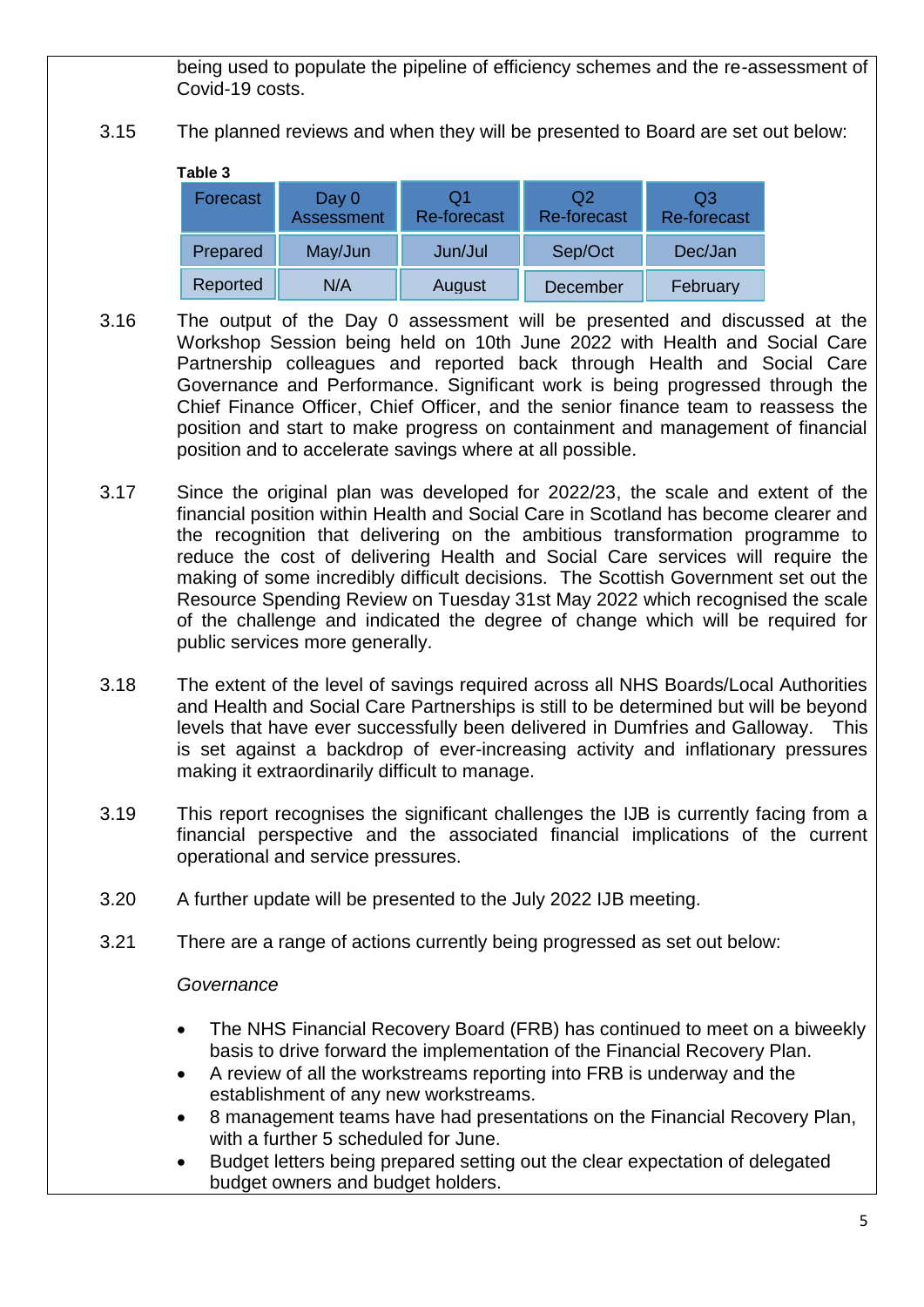- Financial Framework developed for funding requests.
- Work to review all allocations received and anticipated is underway to be reported to FRB on 8th June to review and agree any actions to be taken and responsibility for any funding reviews.

*Financial Plan Review*

- Day 0 Forecast introduced for 2022/23 to assess any potential risk from Directorate forecasts at an earlier stage.
- Revised estimates of all areas of Covid-19 spend have been requested now that emergency measures have been stood down, the impact on spend will be reviewed in line with funding available and pulled together as part of the day zero forecasts.
- Reassessing and reviewing all savings schemes, delivery and securing the £3.7m recurring savings as set out in the opening plan.
- Identifying all non-recurring flexibility to use to deliver £6m set out in the opening plan.

# *Financial Recovery*

- Resetting the savings pipeline for the new financial year based on a review of the previous pipeline, Day 0 assessments and output of the planned workshops.
- Analytical expenditure review carried out with General Managers on all delegated spend to generate ideas of opportunities, pieces of work that need taking forward to develop savings plan.
- Workshop on 10 June to review day zero forecast, financial risks, and further savings opportunities for the Delegated Services.
- Review of all corporate budget areas to assess savings opportunities, with a second workshop scheduled with all Board Directors and their teams.
- Development of external communication is underway.

# *Regional/National*

- Participation at a range of regional and national events to explore options for management of the financial position for 2022/23 and beyond:
	- o NHS Chief Executives event planned to start to develop a Strategic Service Plan and to collectively consider how we address the evolving financial context.
	- o Monthly attendance at Directors of Finance which financial recovery is the primary focus.
	- o Ongoing attendance at West of Scotland Directors of Finance to explore regional efficiencies.
	- o Corporate Finance Network have set up 3 workstreams which are meeting weekly over June to explore options on the financial position including, covid containment, technical accounting possibilities and core funding solutions.

# **4. Conclusions**

4.1. This report provides an update for the position as at 31st March 2022. It also confirms that the Annual Accounts process is currently underway and sets out progress on overall financial position for 2022/23.